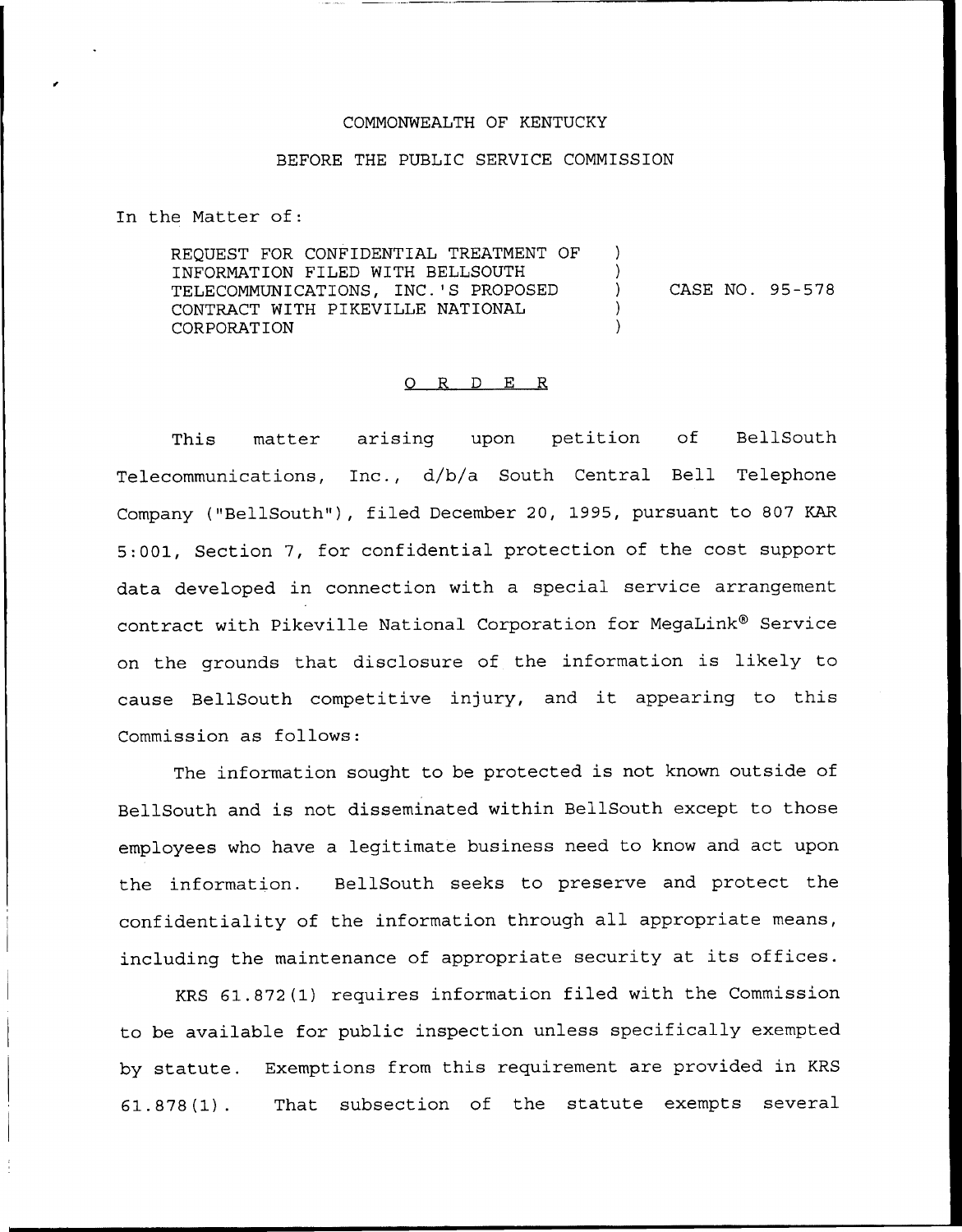categories of information. One category exempted in paragraph (c) 1 of that subsection is commercial information confidentially disclosed to the Commission which if made public would permit an unfair commercial advantage to competitors of the party from whom the information was obtained. To qualify for the exemption, the party claiming confidentiality must demonstrate actual competition and <sup>a</sup> likelihood of substantial competitive injury if the information is disclosed. Competitive injury occurs when disclosure of the information gives competitors an unfair business advantage.

MegaLink<sup>®</sup> Service is a private line service. BellSouth's competitors for private line networks are interexchange carriers, competitive access providers, and providers of microwave service, digital radio and fiber networks. Disclosure of the information sought to be protected would enable BellSouth's competitors to determine BellSouth's cost and contribution from the service which they could use in marketing their competing services. Therefore, disclosure of the information is likely to cause BellSouth competitive injury, and the information should be protected as confidential.

This Commission being otherwise sufficiently advised,

IT IS ORDERED that the cost data filed in support of the proposed contract with Pikeville National Corporation for MegaLink® Service, which BellSouth has petitioned to be withheld from public disclosure, shall be held and retained by this Commission as confidential and shall not be open for public inspection.

 $-2-$